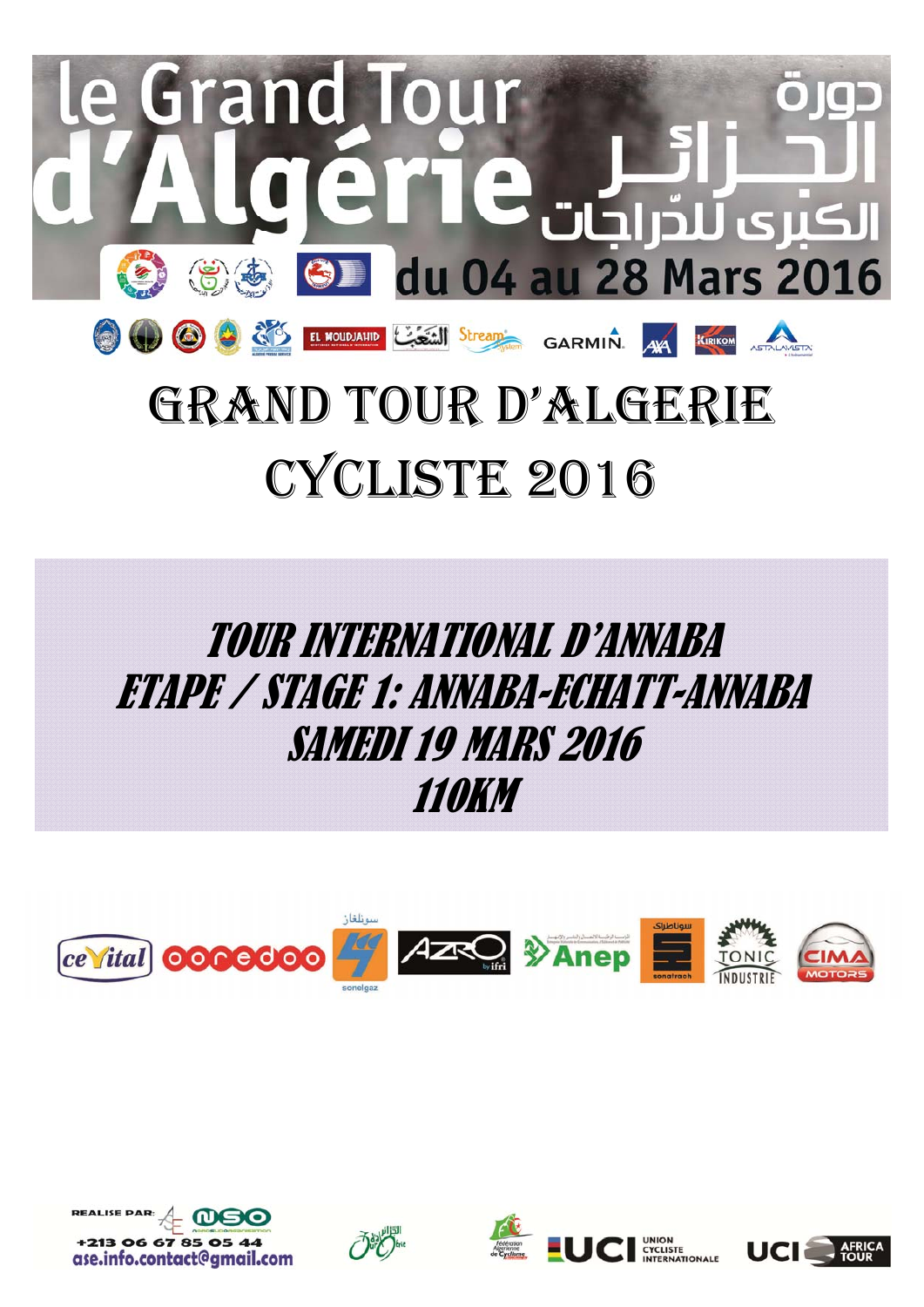**AZRO**

## **Grille d'arrivée**

|     | ALRU<br><b>QUILE A GUILLER</b><br>* U23 |                            |              |            |                      |                              |     |  |                       |              |            |             |                    |
|-----|-----------------------------------------|----------------------------|--------------|------------|----------------------|------------------------------|-----|--|-----------------------|--------------|------------|-------------|--------------------|
|     |                                         |                            |              |            |                      | TOUR INTERNATIONAL DE ANNABA |     |  |                       |              |            |             | 95,000 km          |
|     |                                         | ZR                         |              |            | ANNABA-ECHATT-ANNABA |                              |     |  |                       |              |            | 44,358 km/h |                    |
|     |                                         | by ifri                    |              |            |                      |                              |     |  |                       |              |            |             |                    |
| PL. |                                         | <b>DOS NOM-PRÉNOM</b>      | <b>EQUIP</b> | <b>CAT</b> | <b>TEMPS</b>         | <b>ECART</b>                 | PL. |  | <b>DOS NOM-PRENOM</b> | <b>EQUIP</b> | <b>CAT</b> |             | <b>TEMPS ECART</b> |
| 1   | 44                                      | BARBARI Adil               | ANS          | EP         | 2:08:30              |                              |     |  |                       |              |            |             |                    |
| 2   | 45                                      | <b>WACKERMAN Luca</b>      | ANS          | EP         | 2:08:30              |                              |     |  |                       |              |            |             |                    |
| 3   | 73                                      | <b>BENYOUCEF Abdellah</b>  | EST          | EL.        | 2:09:22              | 0:00:52                      |     |  |                       |              |            |             |                    |
| 4   | 83                                      | * MANSOURI Abderraham SOU  |              | EL.        | 2:09:30              | 0:01:00                      |     |  |                       |              |            |             |                    |
| 5   | 74                                      | * BOUZIDI Mohamed          | EST          | EL.        | 2:09:30              | 0:01:00                      |     |  |                       |              |            |             |                    |
| 6   | 22                                      | BIZIYAREMYE Joseph         | <b>RWA</b>   | EL.        | 2:09:33              | 0:01:03                      |     |  |                       |              |            |             |                    |
| 7   | 42                                      | <b>ABELOUACHE Essaid</b>   | ANS          | EP         | 2:09:40              | 0:01:10                      |     |  |                       |              |            |             |                    |
| 8   | 131                                     | * BELABESSI Mohamed        | SOV          | EL.        | 2:09:40              | 0:01:10                      |     |  |                       |              |            |             |                    |
| 9   | 33                                      | <b>ELYAS Afewerki</b>      | eri          | EL.        | 2:09:40              | 0:01:10                      |     |  |                       |              |            |             |                    |
| 10  | 62                                      | LAGAB Azzedine             | ALG          | EL.        | 2:09:40              | 0:01:10                      |     |  |                       |              |            |             |                    |
| 11  | 41                                      | ALBLOUCHI Majed            | ANS          | EL.        | 2:09:40              | 0:01:10                      |     |  |                       |              |            |             |                    |
| 12  | 21                                      | * ARERUYA Joseph           | <b>RWA</b>   | EL         | 2:09:40              | 0:01:10                      |     |  |                       |              |            |             |                    |
| 13  | 24                                      | KAREGEYA Jeremie           | <b>RWA</b>   | EL         | 2:09:40              | 0:01:10                      |     |  |                       |              |            |             |                    |
| 14  | 35                                      | MILLION Amanuel            | eri          | EL.        | 2:09:40              | 0:01:10                      |     |  |                       |              |            |             |                    |
| 15  | 31                                      | * AMANUEL Tsegay           | ERI          | EL.        | 2:09:44              | 0:01:14                      |     |  |                       |              |            |             |                    |
| 16  | 71                                      | BELMOKHTAR Abdelkader EST  |              | EL.        | 2:09:48              | 0:01:18                      |     |  |                       |              |            |             |                    |
| 17  | 63                                      | MADANI Abdelmalek          | ALG          | EL         | 2:12:02              | 0:03:32                      |     |  |                       |              |            |             |                    |
| 18  | 81                                      | * HAMZA Yacine             | SOU          | EL.        | 2:12:21              | 0:03:51                      |     |  |                       |              |            |             |                    |
| 19  | 86                                      | * MOKHTARI Hichem          | SOU          | EL         | 2:12:22              | 0:03:52                      |     |  |                       |              |            |             |                    |
| 20  | 72                                      | HAMZA Mahdi Abderrahm EST  |              | EL.        | 2:12:22              | 0:03:52                      |     |  |                       |              |            |             |                    |
| 21  | 64                                      | * SASSANE EI Khcib         | ALG          | EL.        | 2:12:22              | 0:03:52                      |     |  |                       |              |            |             |                    |
| 22  | 43                                      | <b>RUBIO Jesus</b>         | ANS          | EP         | 2:12:22              | 0:03:52                      |     |  |                       |              |            |             |                    |
| 23  | 65                                      | * BENCHIDA Djilali         | ALG          | EL.        | 2:12:22              | 0:03:52                      |     |  |                       |              |            |             |                    |
| 24  | 26                                      | * UWIZEYE Jean claude      | <b>RWA</b>   | EL         | 2:12:22              | 0:03:52                      |     |  |                       |              |            |             |                    |
| 25  | 132                                     | FELLAH Sid Ali             | SOV          | EL         | 2:12:22              | 0:03:52                      |     |  |                       |              |            |             |                    |
| 26  | 32                                      | <b>ARON Debretsion</b>     | eri          | EL         | 2:12:22              | 0:03:52                      |     |  |                       |              |            |             |                    |
| 27  | 16                                      | SROUJI Youssef             | <b>SYR</b>   | EL.        | 2:12:22              | 0:03:52                      |     |  |                       |              |            |             |                    |
| 28  | 46                                      | <b>VAITKUS Tomas</b>       | ANS          | EP         | 2:12:25              | 0:03:55                      |     |  |                       |              |            |             |                    |
| 29  | 23                                      | <b>BYUKUSENGE Patrick</b>  | <b>RWA</b>   | EL         | 2:12:25              | 0:03:55                      |     |  |                       |              |            |             |                    |
| 30  | 85                                      | * MANSOURI Oussama         | SOU          | EL.        | 2:12:25              | 0:03:55                      |     |  |                       |              |            |             |                    |
| 31  | 15                                      | <b>HUSSAIN Hazem</b>       | <b>SYR</b>   | EL         | 2:12:25              | 0:03:55                      |     |  |                       |              |            |             |                    |
| 32  | 34                                      | * MEHARI Tesfatsion        | ERI          | EL.        | 2:12:25              | 0:03:55                      |     |  |                       |              |            |             |                    |
| 33  | 66                                      | * SAIDI Nassim             | ALG          | EР         | 2:12:25              | 0:03:55                      |     |  |                       |              |            |             |                    |
| 34  | 122                                     | <b>BENAMAR Nadhem</b>      | TUN          | EL         | 2:12:25              | 0:03:55                      |     |  |                       |              |            |             |                    |
| 35  | 25                                      | * MUGISHA Samuel           | <b>RWA</b>   | EL         | 2:12:25              | 0:03:55                      |     |  |                       |              |            |             |                    |
| 36  | 36                                      | <b>TESFOM Okubmariam</b>   | ERI          | EL         | 2:12:25              | 0:03:55                      |     |  |                       |              |            |             |                    |
| 37  | 76                                      | HANACHI Abdelbasat         | EST          | EL         | 2:12:28              | 0:03:58                      |     |  |                       |              |            |             |                    |
| 38  | 134                                     | <b>HAMZA Faycal</b>        | SOV          | EL.        | 2:12:30              | 0:04:00                      |     |  |                       |              |            |             |                    |
| 39  | 75                                      | <b>BAZ Nabil</b>           | EST          | EL         | 2:12:39              | 0:04:09                      |     |  |                       |              |            |             |                    |
| 40  | 13                                      | * ALSMAN Abd latef         | <b>SYR</b>   | EL.        | 2:13:42              | 0:05:12                      |     |  |                       |              |            |             |                    |
| 41  | 12                                      | * ALI Ali                  | <b>SYR</b>   | EL         | 2:13:42              | 0:05:12                      |     |  |                       |              |            |             |                    |
| 42  | 124                                     | * ZOUABI Mahdi             | TUN          | EL         | 2:13:44              | 0:05:14                      |     |  |                       |              |            |             |                    |
| 43  | 121                                     | WAJDI Hamrani              | TUN          | EL.        | 2:13:44              | 0:05:14                      |     |  |                       |              |            |             |                    |
| 44  | 135                                     | HADJ BOUZID Abdelkarim SOV |              | EL.        | 2:13:44              | 0:05:14                      |     |  |                       |              |            |             |                    |
| 45  | 133                                     | * BENGANIF Hamza           | SOV          | EL.        | 2:13:44              | 0:05:14                      |     |  |                       |              |            |             |                    |
| 46  | 82                                      | <b>BOUJDJEMAA Youcef</b>   | SOU          | EL.        | 2:13:44              | 0:05:14                      |     |  |                       |              |            |             |                    |
| 47  | 136                                     | HAMZA Mohamed Kamel        | SOV          | EL.        | 2:13:44              | 0:05:14                      |     |  |                       |              |            |             |                    |
| 48  | 84                                      | * MANSOURI Islam           | SOU          | EL         | 2:13:44              | 0:05:14                      |     |  |                       |              |            |             |                    |
| 49  | 61                                      | * BECHLAGHEM Abderrah ALG  |              | EL.        | 2:13:44              | 0:05:14                      |     |  |                       |              |            |             |                    |
| 50  | 54                                      | * JUSTO VILLANUEVA Os SRG  |              | EL.        | 2:13:44              | 0:05:14                      |     |  |                       |              |            |             |                    |
| 51  | 52                                      | SILVA BREA Alex            | SRG          | EL.        | 2:13:44              | 0:05:14                      |     |  |                       |              |            |             |                    |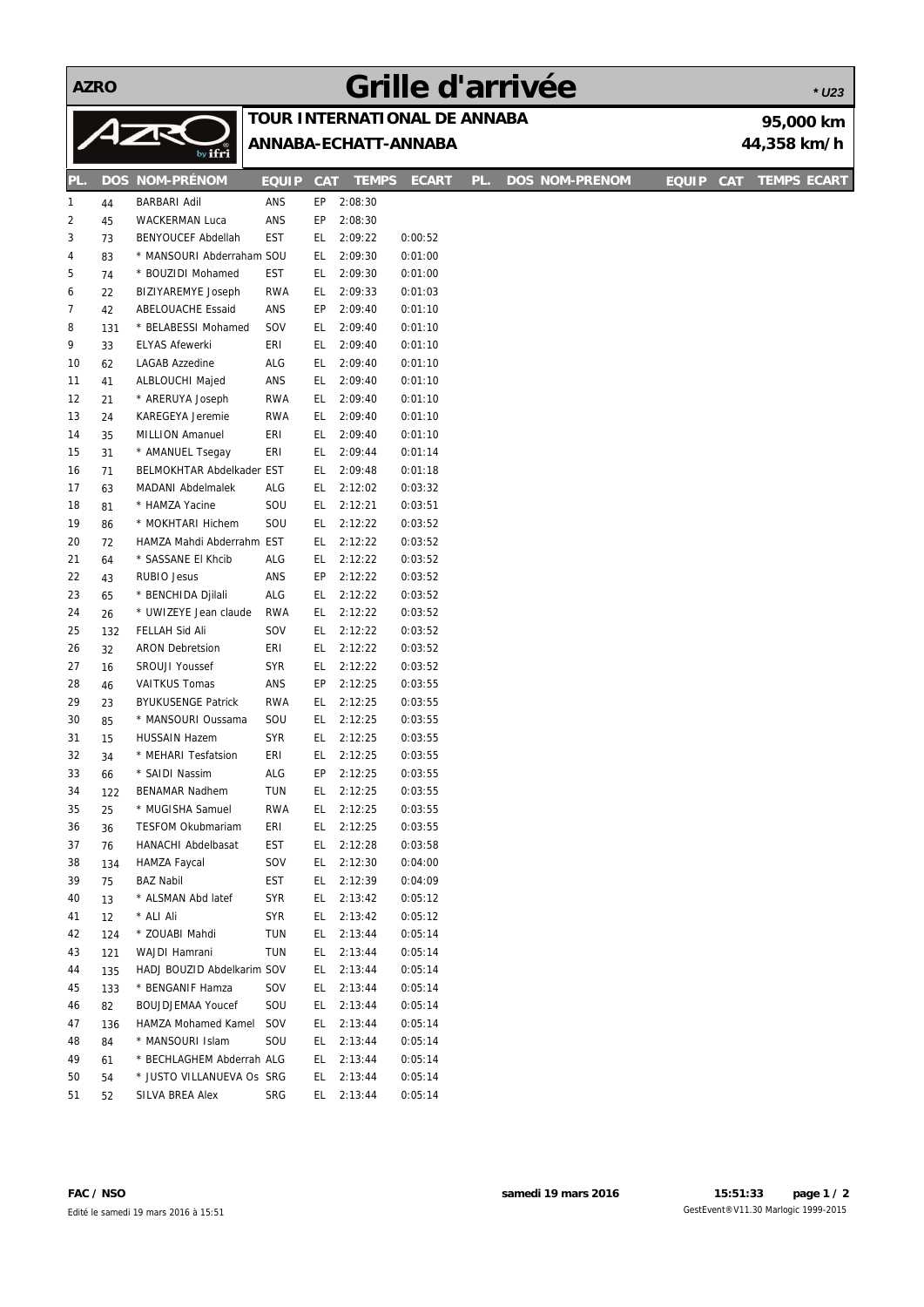**AZRO**

## **Grille d'arrivée**

*\* U23*

|     |                    | by ifri                       | <b>TOUR INTERNATIONAL DE ANNABA</b><br>ANNABA-ECHATT-ANNABA |            |              |              |             |  | 95,000 km<br>44,358 km/h |              |            |                       |
|-----|--------------------|-------------------------------|-------------------------------------------------------------|------------|--------------|--------------|-------------|--|--------------------------|--------------|------------|-----------------------|
| PL. |                    | <b>DOS NOM-PRÉNOM</b>         | <b>EQUIP</b>                                                | <b>CAT</b> | <b>TEMPS</b> | <b>ECART</b> | PL.         |  | <b>DOS NOM-PRENOM</b>    | <b>EQUIP</b> | <b>CAT</b> | <b>TEMPS ECART</b>    |
|     | <b>NON CLASSES</b> |                               |                                                             |            |              |              |             |  |                          |              |            |                       |
| 52  | 123                | <b>ARGOUBI Achref</b>         | <b>TUN</b>                                                  | EL.        | 2:28:12      |              | Hors-délai  |  |                          |              |            |                       |
| 53  | 11                 | ALHAG Ahmad                   | <b>SYR</b>                                                  | EL.        | 2:28:13      |              | Hors-délai  |  |                          |              |            |                       |
| 54  | 164                | <b>KENOUNI Lyes</b>           | <b>ANN</b>                                                  | EL.        | 2:28:13      |              | Hors-délai  |  |                          |              |            |                       |
| 55  | 163                | HAMZAOUI Abdelmajid           | <b>ANN</b>                                                  | EL.        | 2:28:43      |              | Hors-délai  |  |                          |              |            |                       |
| 56  | 161                | <b>SASSI Chemssedine</b>      | <b>ANN</b>                                                  | EL.        | 2:29:17      |              | Hors-délai  |  |                          |              |            |                       |
| 57  | 51                 | <b>ANTUNES MARTINS Rafael</b> | <b>SRG</b>                                                  | EL.        | 2:32:04      |              | Hors-délai  |  |                          |              |            |                       |
| 58  | 55                 | <b>SANCHEZ MULA Gabriel</b>   | <b>SRG</b>                                                  | EL.        | 2:32:04      |              | Hors-délai  |  |                          |              |            |                       |
|     | 14                 | <b>ALHADID Sam</b>            | <b>SYR</b>                                                  | <b>EL</b>  |              |              | Abandon-DNF |  |                          |              |            |                       |
|     | 125                | YAHIAOUI Jaber                | <b>TUN</b>                                                  | EL         |              |              | Abandon-DNF |  |                          |              |            |                       |
|     | 162                | <b>KAHLELSSEN Mohamed</b>     | <b>ANN</b>                                                  | EL.        |              |              | Abandon-DNF |  |                          |              |            |                       |
|     |                    |                               |                                                             |            |              |              |             |  |                          |              |            | <b>10 NON CLASSES</b> |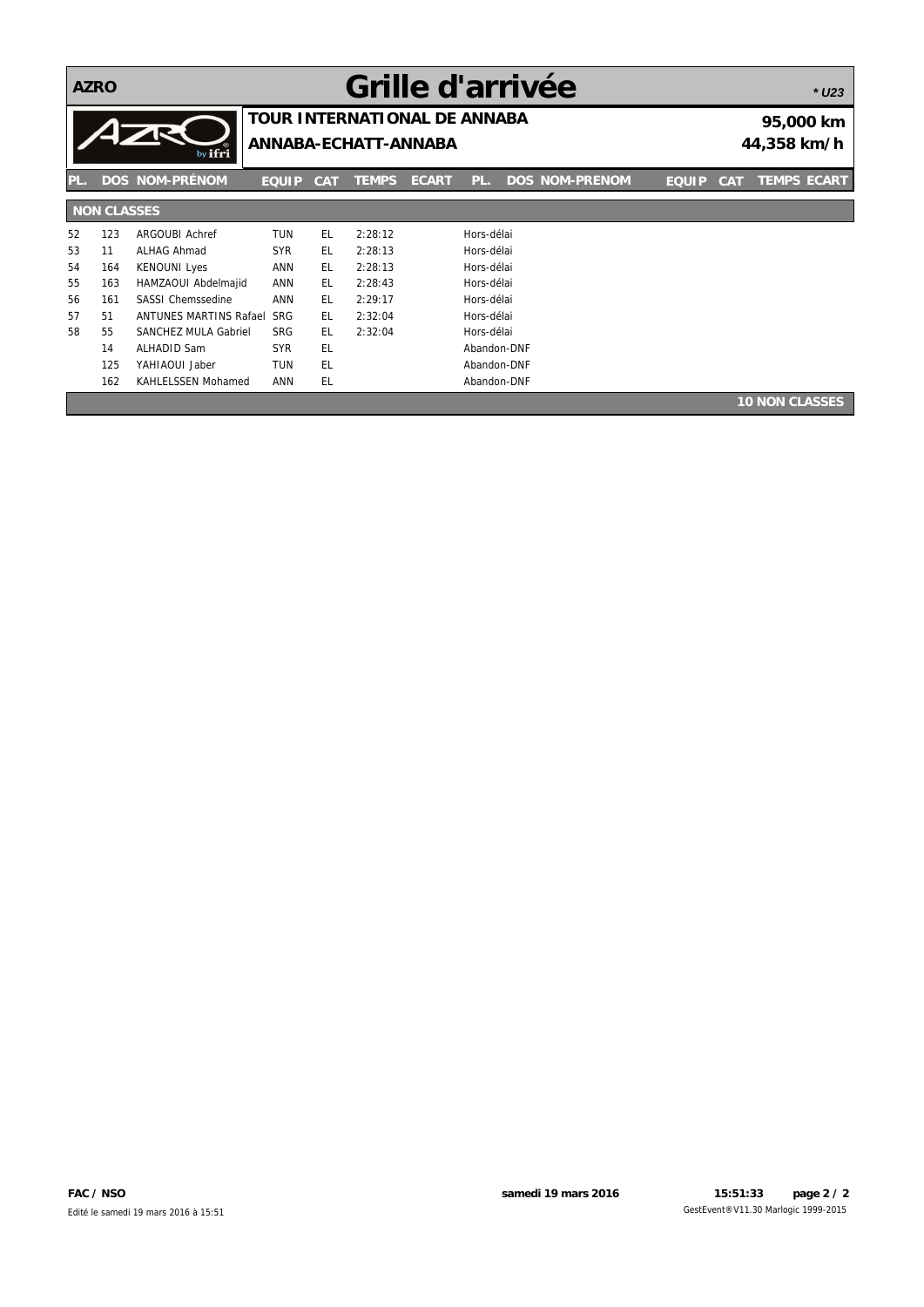#### **ANEP**

## **Classement général - U23**

| .<br>التواسسية اليوطنيسية للإنشيسيائي والتنفسير والإنسها<br>sprive Nationale de Communication, d'Édition et de Publicité |            | TOUR INTERNATIONAL DE ANNABA |                      |     |                        |         |     |                       |              |                 |           |
|--------------------------------------------------------------------------------------------------------------------------|------------|------------------------------|----------------------|-----|------------------------|---------|-----|-----------------------|--------------|-----------------|-----------|
|                                                                                                                          |            | mep                          | ANNABA-ECHATT-ANNABA |     |                        |         |     |                       | 44,358 km/h  |                 | 95,000 km |
| PL.                                                                                                                      | <b>DOS</b> | <b>NOM-PRÉNOM</b>            | <b>EQUIP</b>         |     | <b>CAT TEMPS ECART</b> |         | PL. | <b>DOS NOM-PRENOM</b> | <b>EQUIP</b> | CAT TEMPS ECART |           |
| $\mathbf{1}$                                                                                                             | 83         | MANSOURI Abderraham          | SOU                  | EL. | 2:09:30                |         |     |                       |              |                 |           |
| $\overline{2}$                                                                                                           | 74         | <b>BOUZIDI Mohamed</b>       | EST                  | EL. | 2:09:30                |         |     |                       |              |                 |           |
| 3                                                                                                                        | 131        | <b>BELABESSI Mohamed</b>     | SOV                  | EL. | 2:09:40                | 0:00:10 |     |                       |              |                 |           |
| 4                                                                                                                        | 21         | ARERUYA Joseph               | <b>RWA</b>           | EL. | 2:09:40                | 0:00:10 |     |                       |              |                 |           |
| 5                                                                                                                        | 31         | <b>AMANUEL Tsegay</b>        | ERI                  | EL. | 2:09:44                | 0:00:14 |     |                       |              |                 |           |
| 6                                                                                                                        | 81         | HAMZA Yacine                 | SOU                  | EL. | 2:12:21                | 0:02:51 |     |                       |              |                 |           |
| $\overline{7}$                                                                                                           | 86         | MOKHTARI Hichem              | SOU                  | EL. | 2:12:22                | 0:02:52 |     |                       |              |                 |           |
| 8                                                                                                                        | 64         | SASSANE El Khcib             | ALG                  | EL. | 2:12:22                | 0:02:52 |     |                       |              |                 |           |
| 9                                                                                                                        | 65         | <b>BENCHIDA Djilali</b>      | ALG                  | EL. | 2:12:22                | 0:02:52 |     |                       |              |                 |           |
| 10                                                                                                                       | 26         | UWIZEYE Jean claude          | <b>RWA</b>           | EL. | 2:12:22                | 0:02:52 |     |                       |              |                 |           |
| 11                                                                                                                       | 85         | MANSOURI Oussama             | SOU                  | EL. | 2:12:25                | 0:02:55 |     |                       |              |                 |           |
| 12                                                                                                                       | 34         | <b>MEHARI Tesfatsion</b>     | ERI                  | EL. | 2:12:25                | 0:02:55 |     |                       |              |                 |           |
| 13                                                                                                                       | 66         | SAIDI Nassim                 | ALG                  | EP  | 2:12:25                | 0:02:55 |     |                       |              |                 |           |
| 14                                                                                                                       | 25         | MUGISHA Samuel               | <b>RWA</b>           | EL. | 2:12:25                | 0:02:55 |     |                       |              |                 |           |
| 15                                                                                                                       | 13         | ALSMAN Abd latef             | SYR                  | EL. | 2:13:42                | 0:04:12 |     |                       |              |                 |           |
| 16                                                                                                                       | 12         | ALI Ali                      | <b>SYR</b>           | EL. | 2:13:42                | 0:04:12 |     |                       |              |                 |           |
| 17                                                                                                                       | 124        | ZOUABI Mahdi                 | <b>TUN</b>           | EL. | 2:13:44                | 0:04:14 |     |                       |              |                 |           |
| 18                                                                                                                       | 133        | <b>BENGANIF Hamza</b>        | SOV                  | EL. | 2:13:44                | 0:04:14 |     |                       |              |                 |           |
| 19                                                                                                                       | 84         | MANSOURI Islam               | SOU                  | EL. | 2:13:44                | 0:04:14 |     |                       |              |                 |           |
| 20                                                                                                                       | 61         | <b>BECHLAGHEM Abderrah</b>   | ALG                  | EL. | 2:13:44                | 0:04:14 |     |                       |              |                 |           |
| 21                                                                                                                       | 54         | JUSTO VILLANUEVA Osc         | SRG                  | EL  | 2:13:44                | 0:04:14 |     |                       |              |                 |           |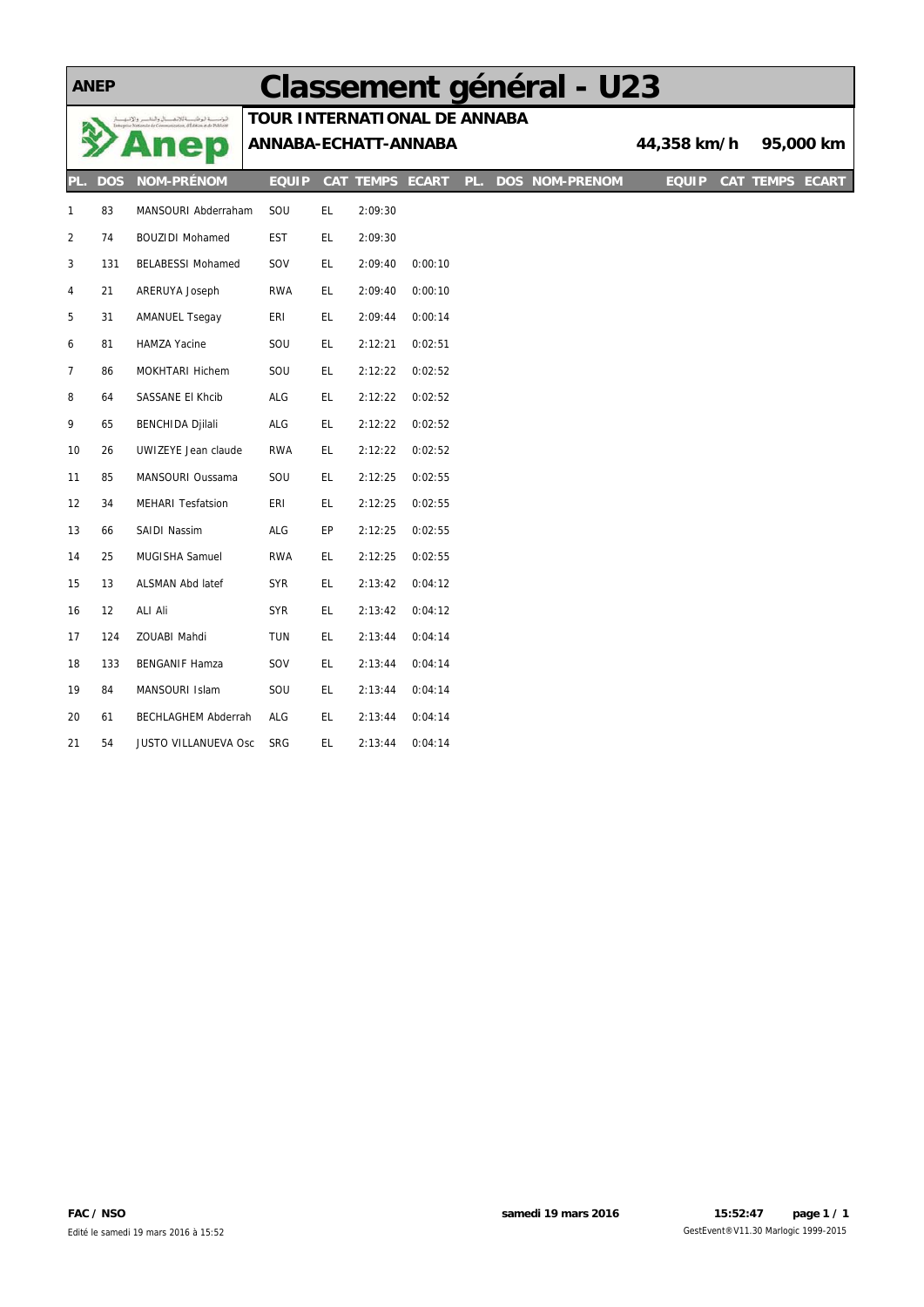## **Détail passages prix TOUR INTERNATIONAL DE ANNABA**

|                      | ANNABA-ECHATT-ANNABA               |                            |                 |                |                |             | 95,000 km    |
|----------------------|------------------------------------|----------------------------|-----------------|----------------|----------------|-------------|--------------|
| <b>PASSAGE PLACE</b> | <b>NOM-PRÉNOM</b>                  | <b>EQUIPE</b>              |                 | <b>DOSSARD</b> | <b>POINT</b>   | <b>BONI</b> | <b>PRIME</b> |
|                      | Clst par Points / Pts Classf.      |                            |                 |                |                |             |              |
| SPRINT1              |                                    | 65,000 km                  | SPRINT INTER.   |                |                |             |              |
| $\mathbf{1}$         | <b>ELYAS Afewerki</b>              | ERITREA NATIONAL TEAM      |                 | 33             | 5              |             |              |
| $\overline{2}$       | <b>WACKERMAN Luca</b>              | NASR - DUBAI               |                 | 45             | 3              |             |              |
| 3                    | * MANSOURI Abderrahamme            | SELECTION OUEST            |                 | 83             | $\overline{2}$ |             |              |
| 4                    | <b>BENYOUCEF Abdellah</b>          | SELECTION EST              |                 | 73             | 1              |             |              |
| SPRINT2              |                                    | 86,000 km                  | SPRINT INTER.   |                |                |             |              |
| $\mathbf{1}$         | <b>ELYAS Afewerki</b>              | ERITREA NATIONAL TEAM      |                 | 33             | 5              |             |              |
| $\overline{2}$       | * MANSOURI Abderrahamme            | SELECTION OUEST            |                 | 83             | 3              |             |              |
| 3                    | <b>BIZIYAREMYE Joseph</b>          | EQUIPE NATIONALE DU RWANDA |                 | 22             | $\overline{2}$ |             |              |
| 4                    | * AMANUEL Tsegay                   | ERITREA NATIONAL TEAM      |                 | 31             | 1              |             |              |
| <b>ARRIVEE</b>       |                                    | 109,000 km                 | POINTS ARRIVEE  |                |                |             |              |
| 1                    | <b>BARBARI Adil</b>                | NASR - DUBAI               |                 | 44             | 30             |             |              |
| 2                    | <b>WACKERMAN Luca</b>              | NASR - DUBAI               |                 | 45             | 25             |             |              |
| 3                    | <b>BENYOUCEF Abdellah</b>          | SELECTION EST              |                 | 73             | 20             |             |              |
| 4                    | * MANSOURI Abderrahamme            | SELECTION OUEST            |                 | 83             | 17             |             |              |
| 5                    | BIZIYAREMYE Joseph                 | EQUIPE NATIONALE DU RWANDA |                 | 22             | 16             |             |              |
| 6                    | <b>ABELOUACHE Essaid</b>           | NASR - DUBAI               |                 | 42             | 15             |             |              |
| $\overline{7}$       | * BELABESSI Mohamed                | VELO CLUB SOVAC            |                 | 131            | 14             |             |              |
| 8                    | <b>ELYAS Afewerki</b>              | ERITREA NATIONAL TEAM      |                 | 33             | 13             |             |              |
| 9                    | LAGAB Azzedine                     | EQUIPE NATIONALE D'ALGERIE |                 | 62             | 12             |             |              |
| 10                   | <b>ALBLOUCHI Majed</b>             | NASR - DUBAI               |                 | 41             | 11             |             |              |
| 11                   | * ARERUYA Joseph                   | EQUIPE NATIONALE DU RWANDA |                 | 21             | 10             |             |              |
| 12                   | <b>KAREGEYA Jeremie</b>            | EQUIPE NATIONALE DU RWANDA |                 | 24             | 9              |             |              |
| 13                   | <b>MILLION Amanuel</b>             | ERITREA NATIONAL TEAM      |                 | 35             | 8              |             |              |
| 14                   | * AMANUEL Tsegav                   | ERITREA NATIONAL TEAM      |                 | 31             | $\overline{7}$ |             |              |
| 15                   | <b>BELMOKHTAR Abdelkader</b>       | SELECTION EST              |                 | 71             | 6              |             |              |
| 16                   | * ALHAG Ahmad                      | EQUIPE NATIONALE DE SYRIE  |                 | 11             | 5              |             |              |
| 17                   | * ALI Ali                          | EQUIPE NATIONALE DE SYRIE  |                 | 12             | 4              |             |              |
| 18                   | * ALSMAN Abd latef                 | EQUIPE NATIONALE DE SYRIE  |                 | 13             | 3              |             |              |
| 19                   | * ALHADID Sam                      | EQUIPE NATIONALE DE SYRIE  |                 | 14             | $\overline{2}$ |             |              |
| 20                   | <b>HUSSAIN Hazem</b>               | EQUIPE NATIONALE DE SYRIE  |                 | 15             | 1              |             |              |
|                      | Meilleur Grimpeur / Mountain Clas. |                            |                 |                |                |             |              |
| <b>GPM NOUADRIA</b>  |                                    | 41,500 km                  | <b>4EME CAT</b> |                |                |             |              |

|  | SPM NOUADRIA             | 41,500 km             | 4FMF CAT |    |  |
|--|--------------------------|-----------------------|----------|----|--|
|  | * HAMZA Yacine           | SELECTION OUEST       |          | 81 |  |
|  | ABELOUACHE Essaid        | NASR - DUBAI          |          | 42 |  |
|  | <b>TESFOM Okubmariam</b> | ERITREA NATIONAL TEAM |          | 36 |  |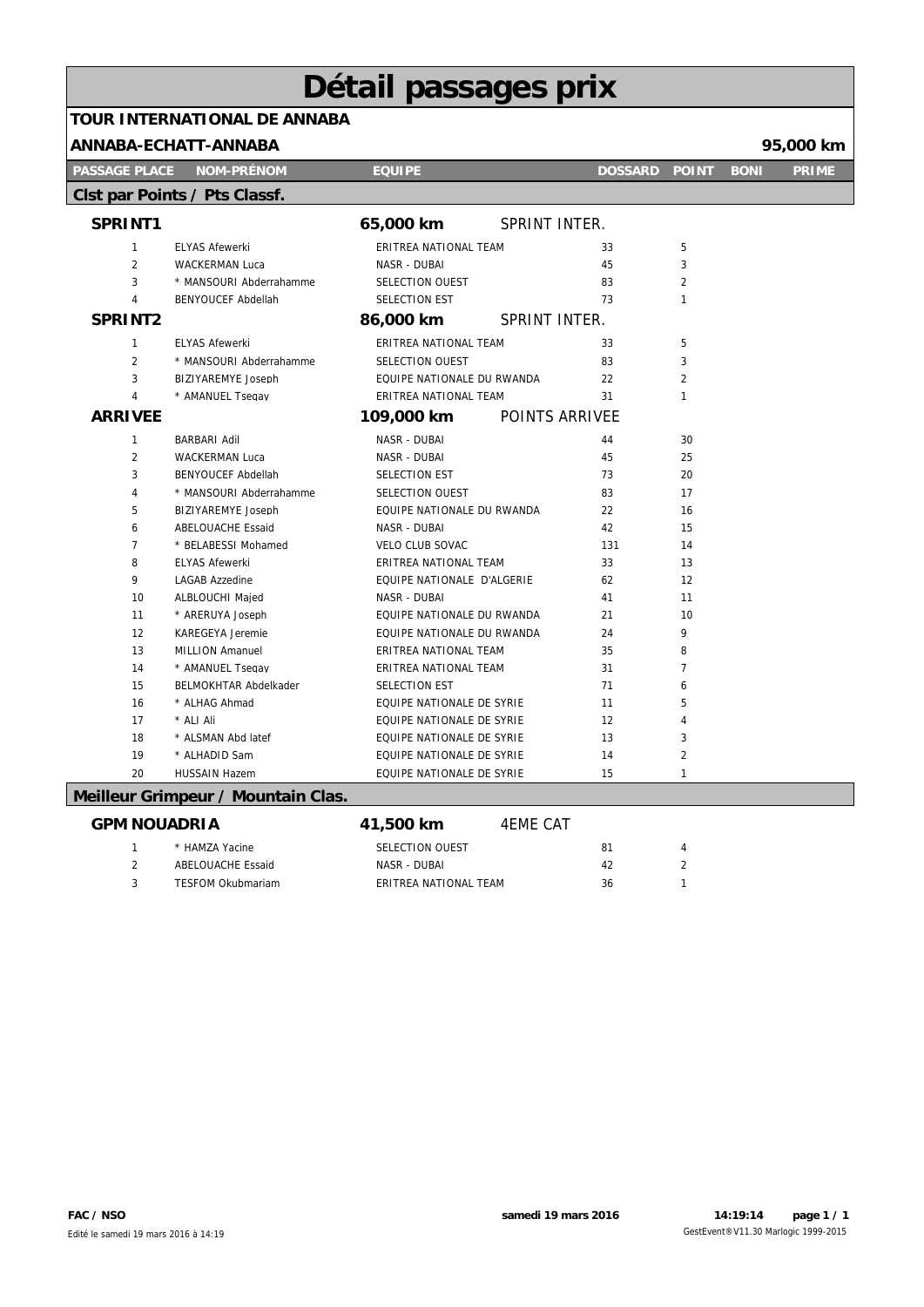## **Classement général - Prix**

## **TOUR INTERNATIONAL DE ANNABA**

#### **ANNABA-ECHATT-ANNABA 95,000 km**

**PLACE DOSSARD CODE UCI CAT POINT PRIME**

**NOM-PRÉNOM EQUIPE**

**OOREDOO**

### **Clst par Points / Pts Classf.**

|              |     | Clst par Points / Pts Classf. |                              | UUILLUU                           |           |    |
|--------------|-----|-------------------------------|------------------------------|-----------------------------------|-----------|----|
| $\mathbf{1}$ | 44  | ALG19920527                   | <b>BARBARI Adil</b>          | NASR - DUBAI                      | <b>EP</b> | 30 |
| 2            | 45  | ITA19920313                   | <b>WACKERMAN Luca</b>        | NASR - DUBAI                      | EP        | 28 |
| 3            | 33  | ERI19921227                   | <b>ELYAS Afewerki</b>        | ERITREA NATIONAL TEAM             | EL.       | 23 |
| 4            | 83  | ALG19950113                   | * MANSOURI Abderrahamme      | <b>SELECTION OUEST</b>            | EL.       | 22 |
| 5            | 73  | ALG19870410                   | <b>BENYOUCEF Abdellah</b>    | SELECTION EST                     | EL.       | 21 |
| 6            | 22  | RWA19880101                   | <b>BIZIYAREMYE Joseph</b>    | EQUIPE NATIONALE DU RWANDA        | EL.       | 18 |
| 7            | 42  | MAR19880720                   | ABELOUACHE Essaid            | NASR - DUBAI                      | EP        | 15 |
| 8            | 131 | ALG19970601                   | * BELABESSI Mohamed          | <b>VELO CLUB SOVAC</b>            | EL.       | 14 |
| 9            | 62  | ALG19860918                   | <b>LAGAB Azzedine</b>        | <b>EOUIPE NATIONALE D'ALGERIE</b> | EL.       | 12 |
| 10           | 41  | ESP19850411                   | <b>ALBLOUCHI Majed</b>       | NASR - DUBAI                      | EL.       | 11 |
| 11           | 21  | RWA19960101                   | * ARERUYA Joseph             | EOUIPE NATIONALE DU RWANDA        | EL.       | 10 |
| 12           | 24  | RWA19930101                   | <b>KAREGEYA Jeremie</b>      | EQUIPE NATIONALE DU RWANDA        | EL.       | 9  |
| 13           | 31  | ERI19950102                   | * AMANUEL Tsegay             | ERITREA NATIONAL TEAM             | EL.       | 8  |
| 14           | 35  | ERI19910101                   | <b>MILLION Amanuel</b>       | ERITREA NATIONAL TEAM             | EL.       | 8  |
| 15           | 71  | ALG19870305                   | <b>BELMOKHTAR Abdelkader</b> | SELECTION EST                     | EL.       | 6  |
| 16           | 11  | SYR19950706                   | * ALHAG Ahmad                | EQUIPE NATIONALE DE SYRIE         | EL.       | 5  |
| 17           | 12  | SYR19950707                   | * ALI Ali                    | EQUIPE NATIONALE DE SYRIE         | EL.       | 4  |
| 18           | 13  | SYR19950101                   | * ALSMAN Abd latef           | EQUIPE NATIONALE DE SYRIE         | EL.       | 3  |
| 19           | 15  | SYR19860125                   | <b>HUSSAIN Hazem</b>         | EQUIPE NATIONALE DE SYRIE         | EL.       | 1  |

|    | Meilleur Grimpeur / Mountain Clas. |                          | <b>SONALGAZ</b>       |    | سيونلغان<br>sonelgaz |
|----|------------------------------------|--------------------------|-----------------------|----|----------------------|
| 81 | ALG19970418                        | * HAMZA Yacine           | SELECTION OUEST       | ΕL | 4                    |
| 42 | MAR19880720                        | ABELOUACHE Essaid        | NASR - DUBAI          | EP |                      |
| 36 | ERI19910228                        | <b>TESFOM Okubmariam</b> | ERITREA NATIONAL TEAM | ΕI |                      |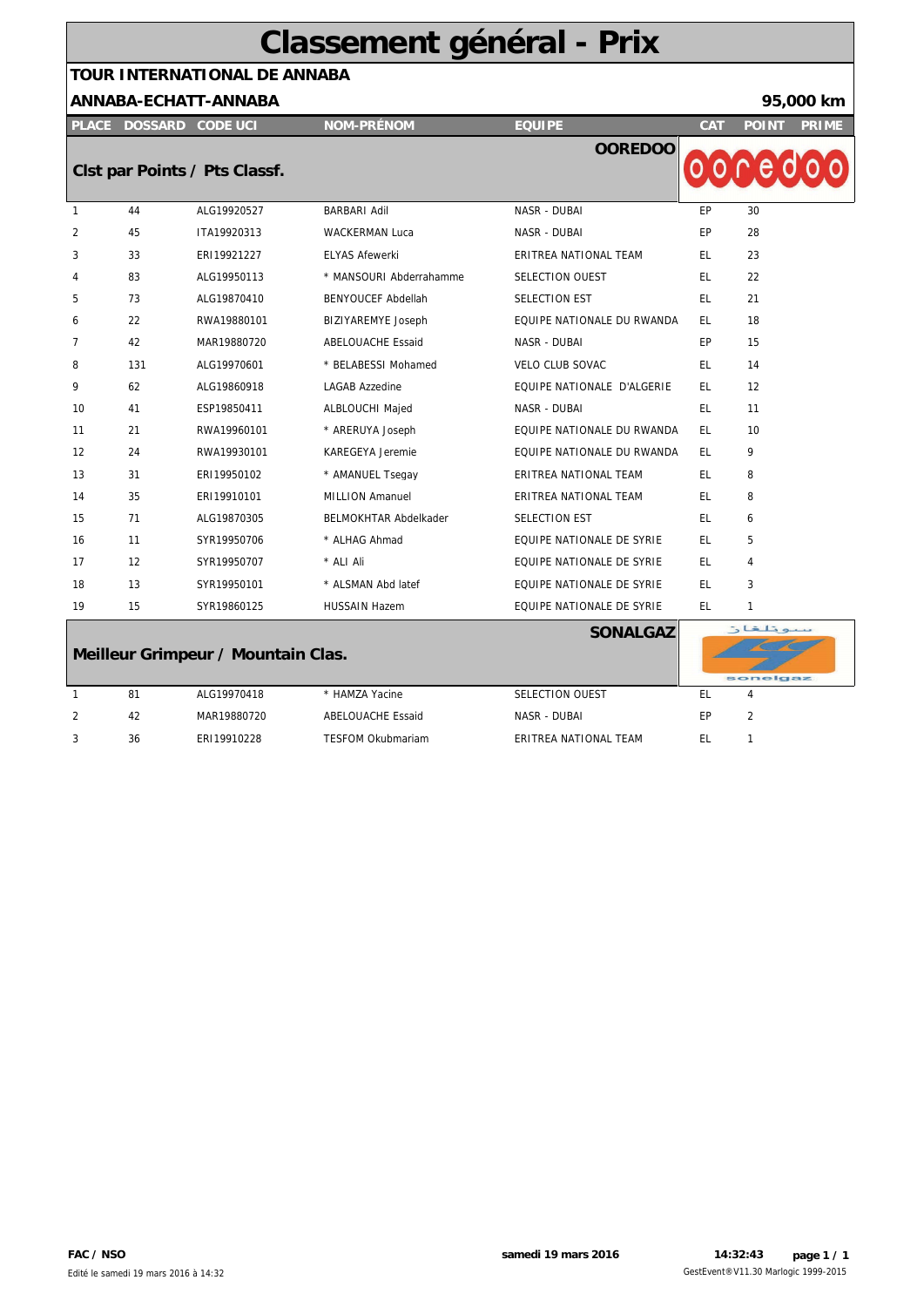## **Arrivée par équipe par temps**

### **TOUR INTERNATIONAL DE ANNABA**

#### **ANNABA-ECHATT-ANNABA 95,000 km**

L

| <b>CLASSEMENT</b> | <b>EQUIPE</b>                      |            | <b>TOTAL</b> | <b>ECART</b> | <b>NB PLACES</b> |
|-------------------|------------------------------------|------------|--------------|--------------|------------------|
| 1                 | <b>NASR - DUBAI</b>                | <b>UAE</b> | 6:26:40      |              | 10               |
| $\overline{2}$    | <b>SELECTION EST</b>               | <b>ALG</b> | 6:28:40      | 0:02:00      | 24               |
| 3                 | EQUIPE NATIONALE DU RWANDA         | <b>RWA</b> | 6:28:53      | 0:02:13      | 31               |
| 4                 | <b>ERITREA NATIONAL TEAM</b>       | <b>ERI</b> | 6:29:04      | 0:02:24      | 38               |
| 5                 | <b>EQUIPE NATIONALE D'ALGERIE</b>  | <b>ALG</b> | 6:34:04      | 0:07:24      | 48               |
| 6                 | <b>SELECTION OUEST</b>             | <b>ALG</b> | 6:34:13      | 0:07:33      | 41               |
| 7                 | <b>VELO CLUB SOVAC</b>             | <b>ALG</b> | 6:34:32      | 0:07:52      | 71               |
| 8                 | <b>EQUIPE NATIONALE DE SYRIE</b>   | <b>SYR</b> | 6:38:29      | 0:11:49      | 98               |
| 9                 | <b>EQUIPE NATIONALE DE TUNISIE</b> | <b>TUN</b> | 6:39:53      | 0:13:13      | 119              |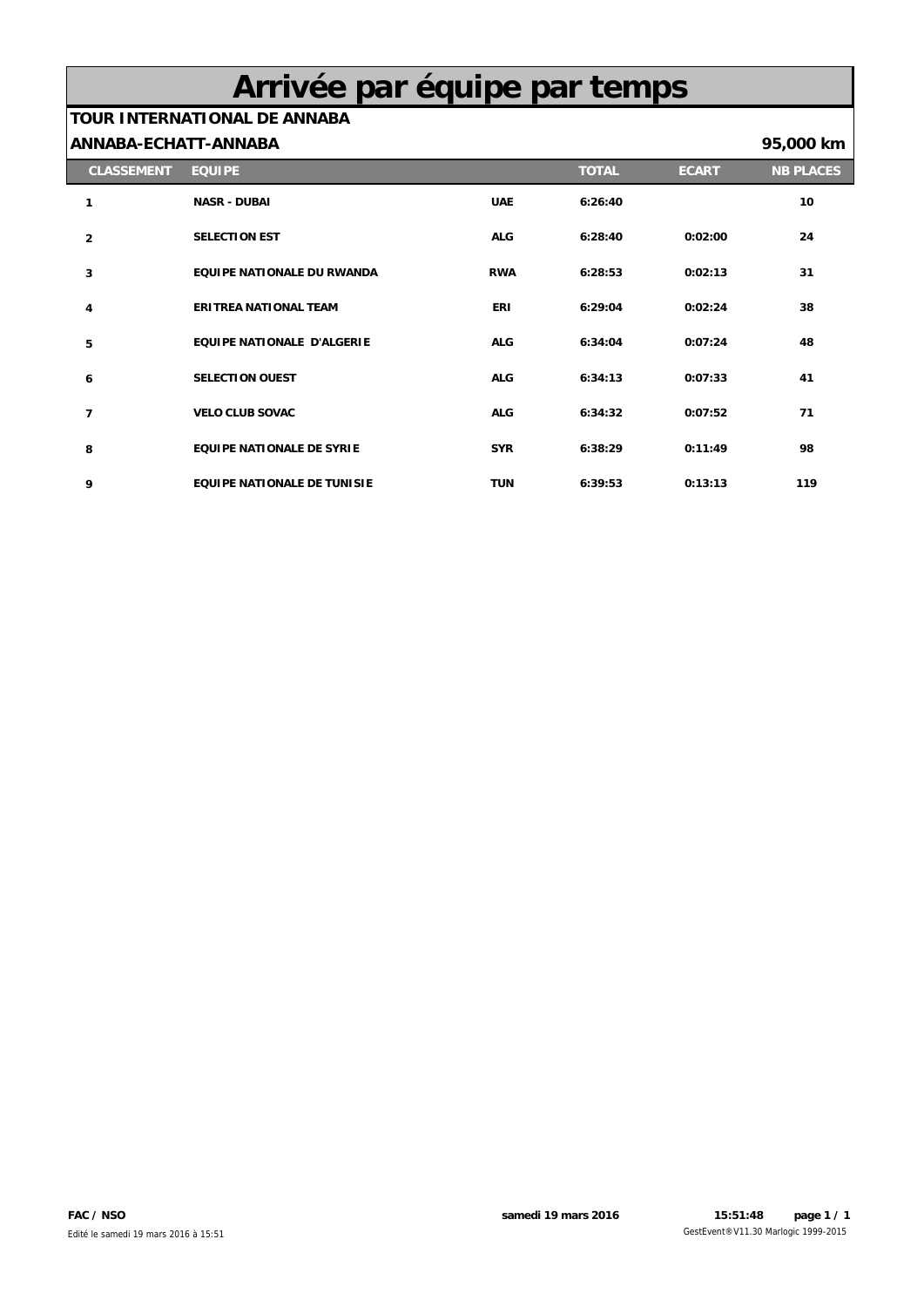## **Partants - Par ordre des véhicules techniques**

#### **TOUR INTERNATIONAL DE ANNABA ANNABA-BENAZZOUZ-BEREHAL 129,000 km**

**ORDRE EQUIPE NATIONALITÉ DIRECTEUR SPORTIF EQUIPE NATIONALE DE SYRIE SYR M.ZIBOROV Sergey EQUIPE NATIONALE DU RWANDA RWA M.HUPPERETZ Simon ERITREA NATIONAL TEAM ERI M.SAMSON Senomon NASR - DUBAI UAE M.VILLASEVIL Mario SPEED ROAD - GOMISTAR ESP M.SALGUEIRO Enrique EQUIPE NATIONALE D'ALGERIE ALG M.BENDIB Abdennour SELECTION EST ALG M.HAMZA Malek SELECTION OUEST ALG M.TAMANITE Djamel EQUIPE NATIONALE DE TUNISIE TUN M.SELMI Faouzi VELO CLUB SOVAC ALG M.ALLIK Feres SELECTION D'ANNABA ALG M.BOULANOUAR Boubakeur**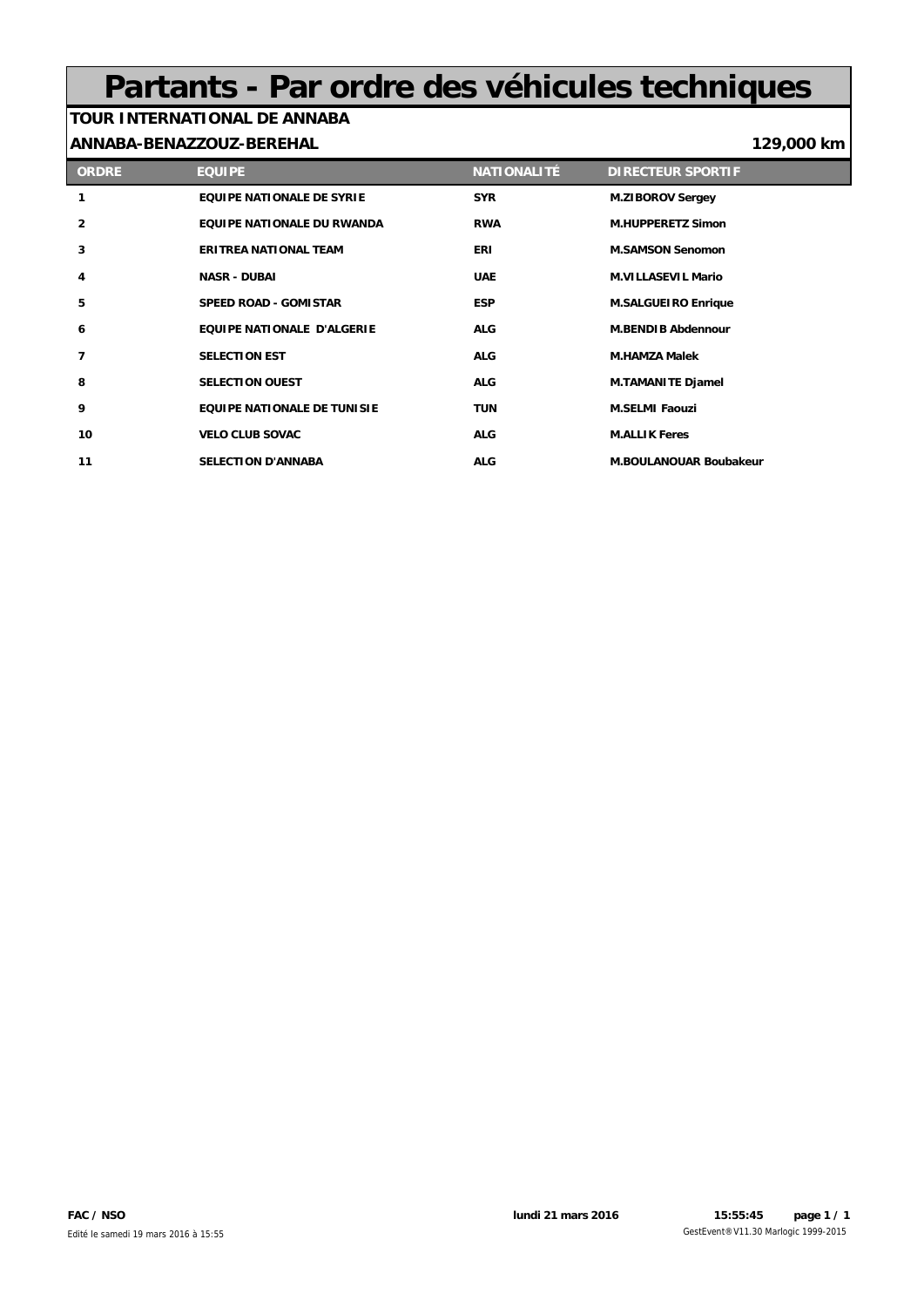|                                     |         | <b>Tableau d'honneur</b>     |                 |                                        |
|-------------------------------------|---------|------------------------------|-----------------|----------------------------------------|
| <b>TOUR INTERNATIONAL DE ANNABA</b> |         |                              |                 |                                        |
| ANNABA-ECHATT-ANNABA                |         |                              |                 | 95,000 km                              |
| <b>AZRO</b>                         |         |                              |                 | Vainqueur de l'étape                   |
|                                     | 44      | <b>BARBARI Adil</b>          | NASR - DUBAI    |                                        |
| <b>CEVITAL</b>                      |         |                              |                 | <b>Clst General / General Classif.</b> |
| ce (ital                            | 44      | <b>BARBARI Adil</b>          | NASR - DUBAI    |                                        |
| <b>OOREDOO</b>                      |         |                              |                 | Clst par Points / Pts Classf.          |
| 000000                              | 44      | <b>BARBARI Adil</b>          | NASR - DUBAI    |                                        |
| <b>SONALGAZ</b>                     |         |                              |                 | Meilleur Grimpeur / Mountain Clas.     |
| سيونلغان<br>sonelgaz                | 81      | <b>HAMZA Yacine</b>          | SELECTION OUEST |                                        |
| <b>ANEP</b>                         |         |                              |                 | Clst U23 / U23 Classif.                |
| كالاستمسال والمنشر                  | 83      | <b>MANSOURI Abderrahamme</b> | SELECTION OUEST |                                        |
| <b>TONIC INDUSTRIE</b>              |         |                              |                 | <b>COMBATIF</b>                        |
| <b>TONIC</b><br><b>INDUSTRIE</b>    | 73      | <b>BENYOUCEF Abdellah</b>    | SELECTION EST   |                                        |
| <b>CIMA</b>                         |         |                              |                 | <b>MEILLEURS ALGERIEN</b>              |
|                                     | 73      | <b>BENYOUCEF Abdellah</b>    | SELECTION EST   |                                        |
|                                     |         |                              |                 | Classement par équipe                  |
|                                     |         | Etape / Stage                | NASR - DUBAI    |                                        |
|                                     | Général |                              | NASR - DUBAI    |                                        |